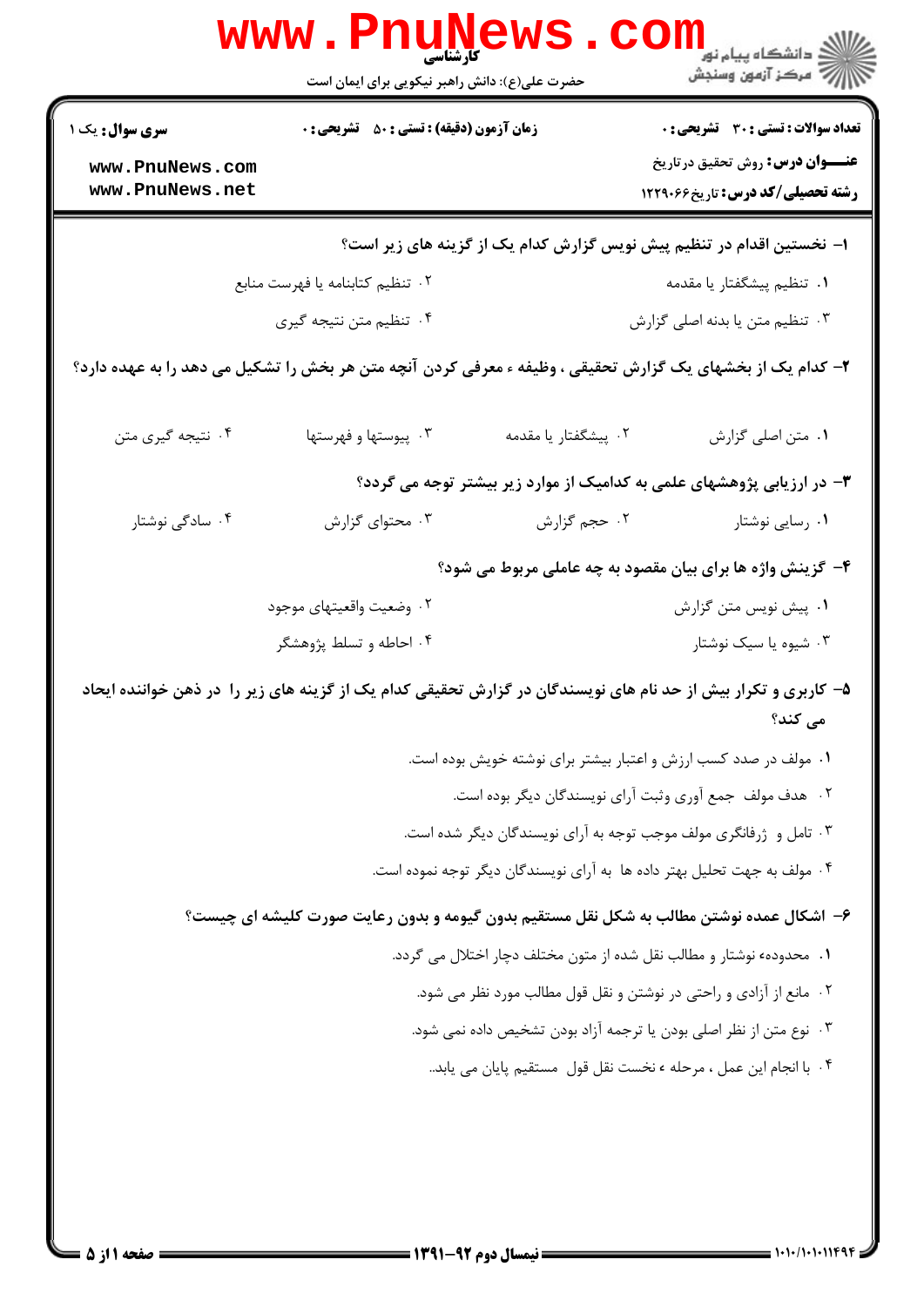|                                                                                                                     | <b>www.PnuNews</b>                                             |                                   | <mark>د</mark> دانشگاه پيام نور<br>// مرکز آزمون وسنجش                                                              |
|---------------------------------------------------------------------------------------------------------------------|----------------------------------------------------------------|-----------------------------------|---------------------------------------------------------------------------------------------------------------------|
|                                                                                                                     | حضرت علی(ع): دانش راهبر نیکویی برای ایمان است                  |                                   |                                                                                                                     |
| <b>سری سوال :</b> ۱ یک                                                                                              | <b>زمان آزمون (دقیقه) : تستی : 50 ٪ تشریحی : 0</b>             |                                   | <b>تعداد سوالات : تستی : 30 ٪ تشریحی : 0</b>                                                                        |
| www.PnuNews.com<br>www.PnuNews.net                                                                                  |                                                                |                                   | <b>عنـــوان درس:</b> روش تحقیق درتاریخ<br><b>رشته تحصیلی/کد درس:</b> تاریخ44612 1229                                |
|                                                                                                                     |                                                                |                                   |                                                                                                                     |
| ۷- در نقل قول مستقیم چنانچه واژه ای یا عبارتی نامفهوم باشد. و یا خوانده نشود کدامیک از گزینه های زیر انجام می گردد؟ |                                                                |                                   |                                                                                                                     |
|                                                                                                                     |                                                                |                                   | ۰۱ بدون ذکر کلمه یا نشانه ای ،واژه یا عبارت نامفهوم حذف می گردد.                                                    |
|                                                                                                                     |                                                                |                                   | ۲. از کلمه های ناخوانا یا نامفهوم در داخل کروشه استفاده می گردد.                                                    |
| ۰۳ با قرار دادن گیومه یک خطی نامفهوم بودن واژه یادآوری می گردد.                                                     |                                                                |                                   |                                                                                                                     |
|                                                                                                                     |                                                                |                                   | ۰۴ به جای ذکر واژه یا عبارت نامفهوم از چهار نقطه باید استفاده کرد.                                                  |
|                                                                                                                     |                                                                |                                   | ۸– در استناد به عکس ها ،در کدامیک از موارد نیاز به معرفی عکاس ندارد؟                                                |
|                                                                                                                     |                                                                |                                   | ۰۱ عکس ها از روی منبعی کپی شده باشد.                                                                                |
|                                                                                                                     | ۲ . عکس ها از طرف شخص حقیقی در اختیار پژوهنده قرار گرفته باشد. |                                   |                                                                                                                     |
|                                                                                                                     |                                                                |                                   | ۰۳ عکس ها از طرف منابع حقوقی در اختیار پژوهنده قرار گرفته باشد.                                                     |
|                                                                                                                     |                                                                |                                   | ۰۴ عکس ها توسط پژوهنده یا نویسنده گرفته شده باشد                                                                    |
|                                                                                                                     |                                                                |                                   | ۹- در گزارشهای تحقیقی ارتباط میان متن و پانویس چگونه برقرار می گردد؟                                                |
|                                                                                                                     | ۰۲ نوشتن کلمه ادامه در کروشه                                   |                                   | ۰۱ با ذکر توضیحات حاشیه ای                                                                                          |
|                                                                                                                     | ۰۴ به وسیله شماره ربط دهنده                                    |                                   | ۰۳ به وسیله خط جدا کننده                                                                                            |
|                                                                                                                     |                                                                |                                   | ۱۰– کدامیک از گزینه های زیر سوق دهنده پژوهنده به سوی سرقت ادبی می باشد؟                                             |
| ۰۲ رعایت شرایط کلیشه ای در نقل قول مستقیم                                                                           |                                                                | ۰۱ استفاده زياد از نقل قول مستقيم |                                                                                                                     |
| ۰۴ جایگزین کردن سه نقطه به جای مطالب حذف شده                                                                        |                                                                |                                   | ۰۳ حذف مطالب غیر ضروری در نقل قول مستقیم                                                                            |
|                                                                                                                     |                                                                |                                   | 1۱– کدام یک از پژوهشهای زیر معمولا ؒ برای معرفی کتابها،مقاله ها و آثار هنری و نوشتارهای تازه منتشر شده بکار می رود؟ |
| ۰۴ بررسیهای تاریخی                                                                                                  | ۰۳ بررسیهای تطبیقی                                             | ۰۲ بررسیهای انتقادی               | ۰۱ بررسیهای استدلالی                                                                                                |
|                                                                                                                     |                                                                |                                   | ۱۲- در کدامیک از پژوهشهای زیر معمولا ً فرضیه یا نظریه ای خاص از پیش مطرح نشده است؟                                  |
|                                                                                                                     | ۰۲ بررسی انتقادی                                               |                                   | ۰۱ بررسی استدلالی                                                                                                   |
|                                                                                                                     | ۰۴ بررسی شناختی یا توصیفی                                      |                                   | ۰۳ بررسی تطبیقی                                                                                                     |
|                                                                                                                     |                                                                |                                   | ۱۳– در کدامیک از بررسیهای علمی ،هدف افزودن به آگاهی در زمینه ای معین است،بدون آنکه کاربرد ویژه ای برای نتایج        |
| ۰۴ بررسی عملی                                                                                                       | ۰۳ بررسی خالص                                                  | ۰۲ بررسی کاربردی                  | حاصل از آن در نظر گرفته شود؟<br>۰۱ بررسی مادی                                                                       |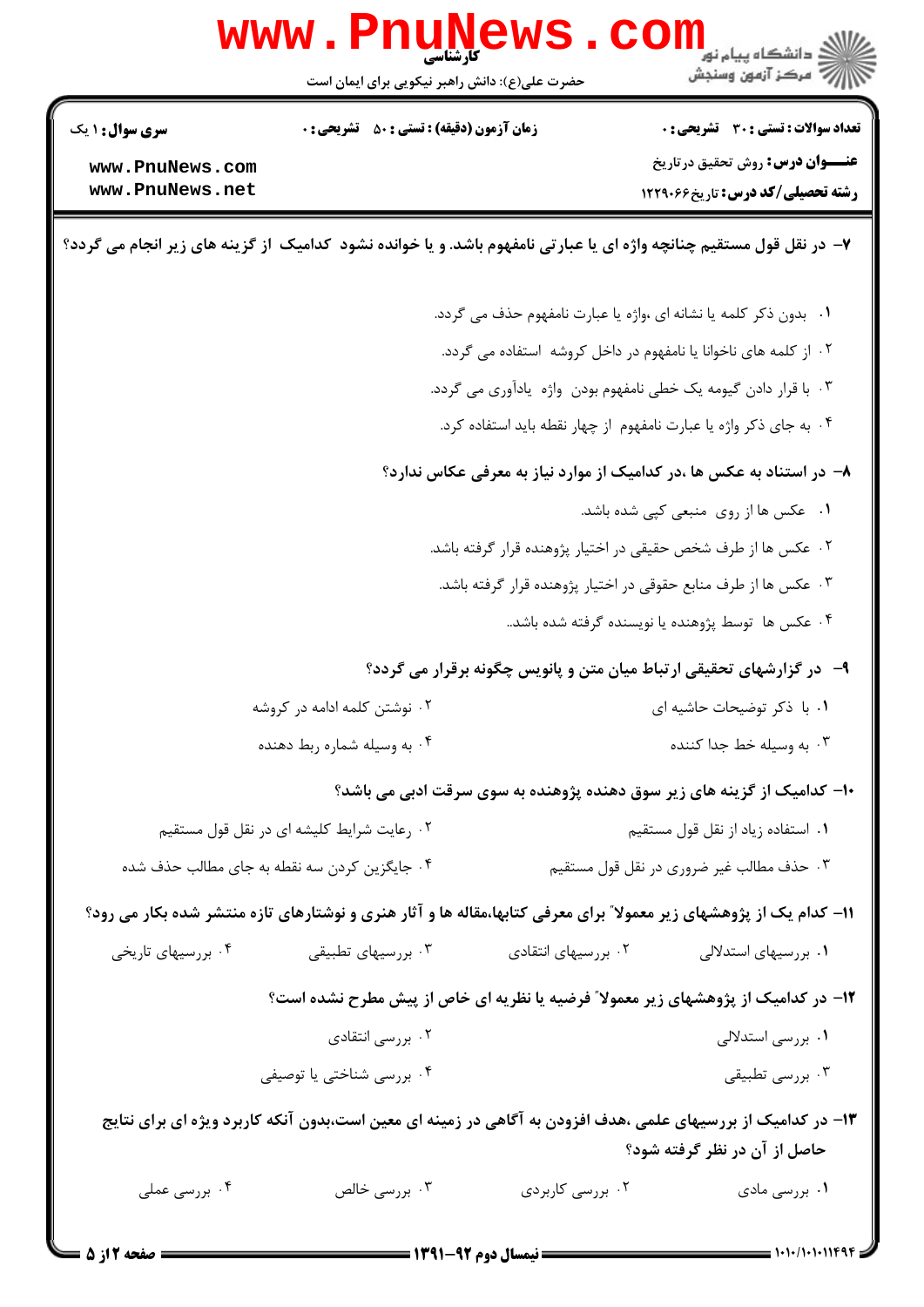| W W W                              | کارشناسی<br>حضرت علی(ع): دانش راهبر نیکویی برای ایمان است                                                            |                                                                    | ≦ دانشڪاه پيام نور<br>7- مرڪز آزمون وسنڊش             |  |
|------------------------------------|----------------------------------------------------------------------------------------------------------------------|--------------------------------------------------------------------|-------------------------------------------------------|--|
| <b>سری سوال : ۱ یک</b>             | <b>زمان آزمون (دقیقه) : تستی : 50 ٪ تشریحی : 0</b>                                                                   |                                                                    | <b>تعداد سوالات : تستی : 30 ٪ تشریحی : 0</b>          |  |
| www.PnuNews.com<br>www.PnuNews.net |                                                                                                                      |                                                                    | <b>عنـــوان درس:</b> روش تحقیق در تاریخ               |  |
|                                    |                                                                                                                      |                                                                    | <b>رشته تحصیلی/کد درس:</b> تاریخ99012 12              |  |
|                                    | ۱۴– سطح انتظارات و پاسخ گویی به سوالات دربخش آگاهی های پژوهنده را چه عاملی تعیین می کنند؟                            |                                                                    |                                                       |  |
|                                    | ۰۲ پیش زمینه های ذهنی پژوهنده                                                                                        | ۰۱ باورهای شخصی پژوهنده                                            |                                                       |  |
|                                    | ۰۳ محیط اجتماعی و فرهنگی پژوهنده<br>۰۴ آگاهی های اشراقی و شهودی پژوهنده                                              |                                                                    |                                                       |  |
|                                    | ۱۵– امروزه برخوداری از دیدگاه علمی و توان تجزیه و تحلیل امورنیازمند آموزش و تجربه ای ویژه است ، رسیدن به این امور با |                                                                    | کدامیک از علوم زیر آغاز می شود؟                       |  |
| ۰۴ تاریخ                           | ۰۳ جامعه شناسی                                                                                                       | ٢. فلسفه                                                           | ٠١. منطق                                              |  |
|                                    |                                                                                                                      |                                                                    | ۱۶- اصطلاح " استره" اشاره به کدامیک از موارد زیر است؟ |  |
|                                    | ۰۲ تاثیر سوابق فکری مولف در امر تحلیل و بررسی                                                                        |                                                                    | ۰۱ ژرفانگری و دقت در امر پژوهش مورد نظر               |  |
|                                    | ۰۴ اکتفا به یافته های نخستین و موجود در سطح                                                                          |                                                                    | ۰۳ کوشش سخت پژوهنده برای کشف مجهولات                  |  |
|                                    |                                                                                                                      |                                                                    | ۱۷– منظور از داشتن دیدگاه عینی نزد پژوهنده چیست؟      |  |
|                                    | ۰۱ نفی هرگونه دخالت ذهن و نظرات شخصی پِژوهنده در کلیه مراحل بررسی                                                    |                                                                    |                                                       |  |
|                                    | ۰۲ آموزش یا دیدن امور به طریق خاص و برخورد با مسایل پژوهش در هنگام انجام آن                                          |                                                                    |                                                       |  |
|                                    | ۰۳ حضور و تاثیر شک و تردید در تمامی مراحل بررسی علمی تا رسیدن به مرحله شناخت                                         |                                                                    |                                                       |  |
|                                    | ۰۴ وجود پیش آگهی نسبت به هدف و نتیجه پیش بینی شده توسط شخص پژوهنده                                                   |                                                                    |                                                       |  |
|                                    | ۱۸- کدامیک از گزینه های زیر در مورد کاربرد نظم در عمل پژوهش صحیح می باشد؟                                            |                                                                    |                                                       |  |
|                                    | ١. نظم در امر پژوهش به معنى صحيح بودن روش جمع آورى داده ها ًمى باشد.                                                 |                                                                    |                                                       |  |
|                                    | ۰۲ نظم در عمل پژوهش های بدون محتوای محکم و مستدل نیز، موجدپژوهش علمی می شود.                                         |                                                                    |                                                       |  |
|                                    |                                                                                                                      | ۰۳ نظم در عمل پژوهش های علمی ضروری است ولی کافی نیست.              |                                                       |  |
|                                    |                                                                                                                      | ۰۴ وجود نظم در پژوهشهای علمی نسبی بودن نتایج پژوهش را بدنبال دارد. |                                                       |  |
|                                    |                                                                                                                      |                                                                    | ۱۹- اصطلاح "المناك" اشاره به كداميك از موارد زير است؟ |  |
| ۰۴ شش ماهنامه                      | ۰۳ سالنامه                                                                                                           | ٠٢ فصلنامه                                                         | ٠١. ماهنامه                                           |  |
|                                    |                                                                                                                      |                                                                    | ۲۰– کاتالوگ ها در کدامیک از موارد زیر جای دارند؟      |  |
| ۰۴ اطلس ها                         | ۰۳ برگزیده ها                                                                                                        | ۰۲ راهنما ها                                                       | ۰۱ ادواری ها                                          |  |
|                                    | <b>۲۱</b> - گزارش نوشتاری که حاصل بررسی دقیق در باره یک موضوع برگزیده یا ارجاع شده باشد چه نام دارد ؟                |                                                                    |                                                       |  |
| ۰۴ کارنوشت                         | ۰۳ بررسی ادواری                                                                                                      | ۰۲ تذکره نویسی                                                     | ۰۱ زندگینامه                                          |  |
|                                    | $= 1491 - 94$ and $11$ is a second second $=$                                                                        |                                                                    |                                                       |  |

**DESIMATE** 

17

 $\sim$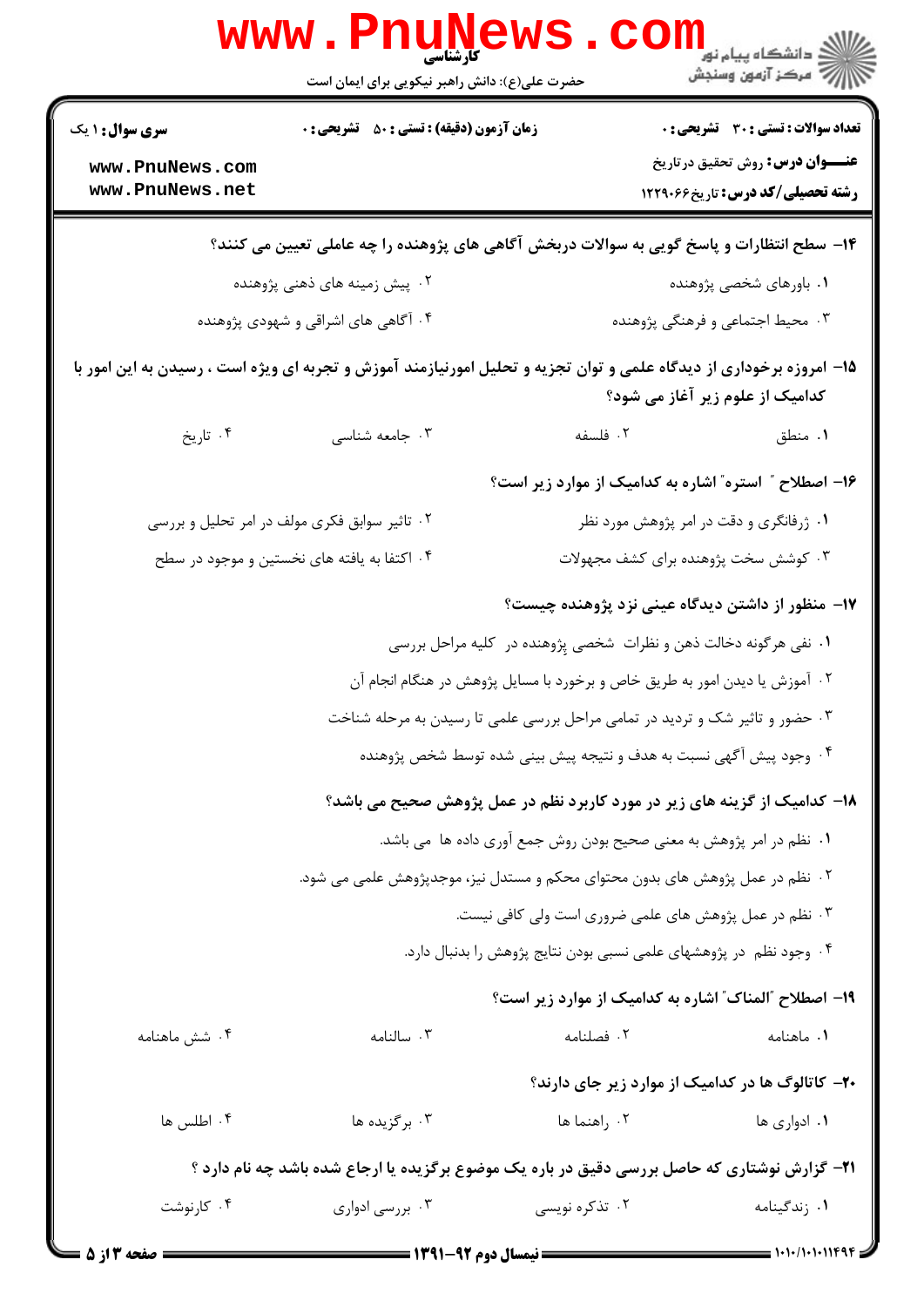| <b>سری سوال :</b> ۱ یک             | <b>زمان آزمون (دقیقه) : تستی : 50 ٪ تشریحی : 0</b> |                                                                                                           | <b>تعداد سوالات : تستی : 30 ٪ تشریحی : 0</b><br><b>عنـــوان درس:</b> روش تحقیق درتاریخ |
|------------------------------------|----------------------------------------------------|-----------------------------------------------------------------------------------------------------------|----------------------------------------------------------------------------------------|
| www.PnuNews.com<br>www.PnuNews.net |                                                    |                                                                                                           | <b>رشته تحصیلی/کد درس:</b> تاریخ496612                                                 |
|                                    |                                                    | ۲۲– منابعی که مطالب مندرج در آن مستقلا ّ و بدون تداوم وابستگی به اجزاء دیگر آن نوشته شده است چه نام دارد؟ |                                                                                        |
| ۰۴ زندگینامه ها                    | ۰۳ برگزیده ها                                      | ۰۲ کتابهای مرجع                                                                                           | ٠١. راهنماها                                                                           |
|                                    |                                                    | <b>۲۳</b> - کدامیک از گزینه های زیر در مورد هویت منبع صحیح می باشد؟                                       |                                                                                        |
|                                    |                                                    | ١. ارتباط موضوع مورد بررسي با محتويات كتاب از طريق فهرست مطالب                                            |                                                                                        |
|                                    |                                                    | ۰۲ برخورداری از شرایط لازم و کافی به منظور شناختن و شناساندن منبع                                         |                                                                                        |
|                                    |                                                    | ۰۳ مهارت در امر پژوهش و دقت در امر جمع آوری و ارائه داده ها ی تحقیق                                       |                                                                                        |
|                                    |                                                    | ۰۴ تشخیص به کارایی منبع برگزیده در ارتباط با موضوع اصلی تحقیق                                             |                                                                                        |
|                                    |                                                    | ۲۴- طولانی ترین اقدام در پژوهش های کتابخانه ای کدامیک از مراحل زیر می باشد؟                               |                                                                                        |
|                                    | ۰۲ ترسیم آمارها و نمودارها                         |                                                                                                           | ۰۱ استناد کردن به داده ها                                                              |
|                                    | ۰۴ جمع آوري داده ها                                |                                                                                                           | ۰۳ ثبت و ضبط داده ها                                                                   |
|                                    |                                                    | ۲۵- شماره راهنما در برگ کتابشناسی بر اساس کدام یک از موارد شکل می گیرد؟                                   |                                                                                        |
|                                    | ۰۲ موضوع اصلی مورد تحقیق پژوهنده                   |                                                                                                           | ٠١ ابتكار ونظم فكرى شخص محقق                                                           |
|                                    | ۰۴ محل انتشار و ناشر و تاریخ نشر منبع              |                                                                                                           | ۰۳ نوع منبع و بر اساس هویت و کیفیت آن                                                  |
|                                    |                                                    | ۲۶- نام ویراستار (ویرایشگر) در برگ کتابشناسی کجا قرار می گیرد؟                                            |                                                                                        |
|                                    | ۰۲ قبل از نام مترجم منبع                           |                                                                                                           | ۰۱ قبل از نام خانوادگی مولف                                                            |
|                                    | ۰۴ پس از نام ناشر منبع                             |                                                                                                           | ۰۳ پس از نام مترجم منبع                                                                |
|                                    |                                                    | ۲۷– ″لستر″ استفاده ار گیومه را مختص کدامیک از متون می داند؟                                               |                                                                                        |
| ۰۴ نقل قول غير مستقيم              | ۰۳ نقل قول مستقيم                                  | ۰۲ برداشت آزاد                                                                                            | ۰۱ خلاصه و چکیده                                                                       |
|                                    |                                                    | ۲۸- مهمترین و بیشترین حجم نوشتار را کدام یک از موارد زیر تشکیل می دهد؟                                    |                                                                                        |
|                                    | ۰۲ نقل قول های مستقبم                              |                                                                                                           | ۰۱ ترجمه متون مورد استفاده                                                             |
|                                    | ۰۴ نتیجه گیری پژوهش                                |                                                                                                           | ۰۳ برداشت های شخصی                                                                     |
|                                    |                                                    | ۲۹- چگونگی شیوهء تصحیح کتاب در کدامیک از بخش ها بیان  می گردد؟                                            |                                                                                        |
| ۰۴ مقدمه                           | ۰۳ پیوستها                                         | ۰۲ نتيجه گيري                                                                                             | ۰۱ متن اصلی                                                                            |